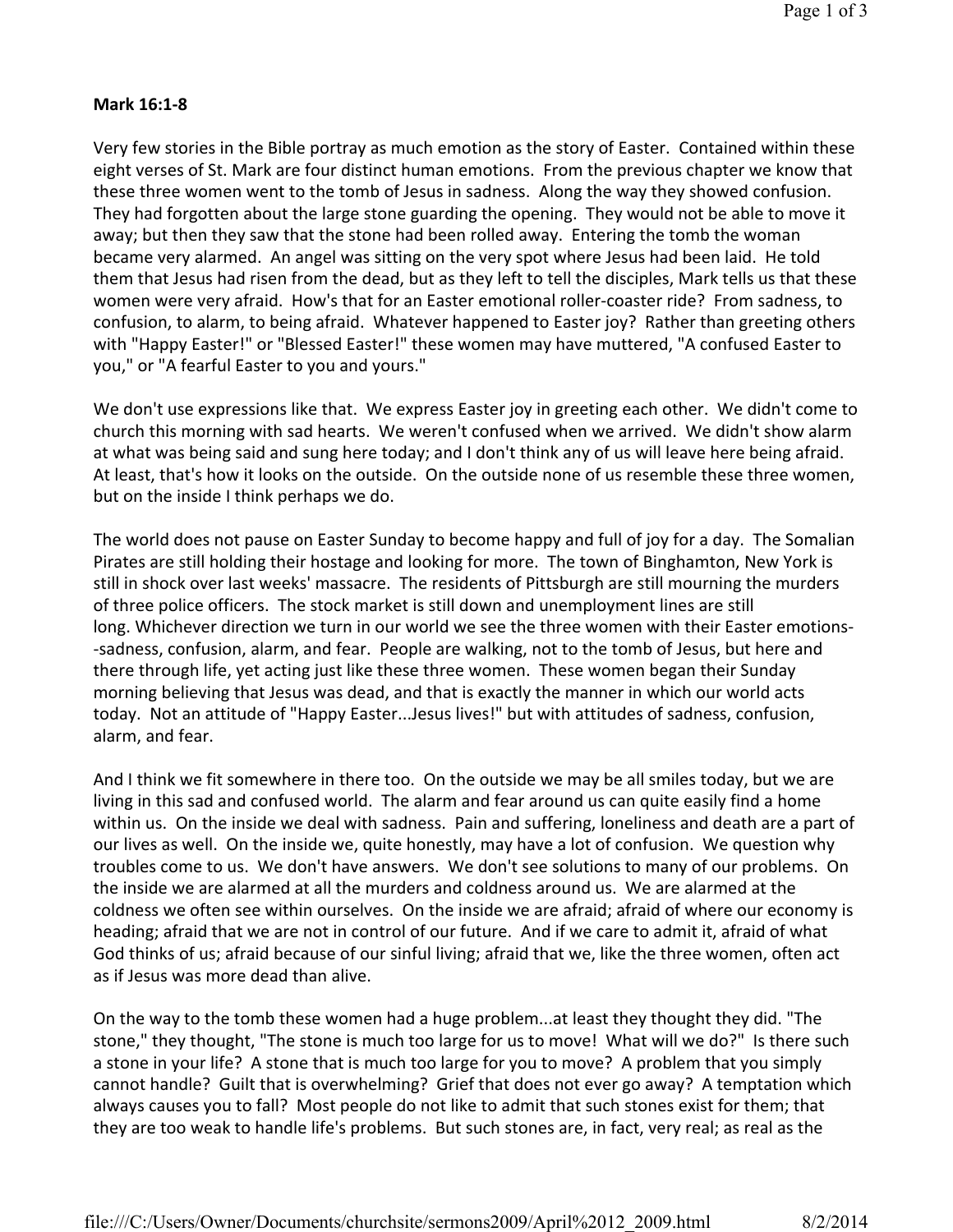stone those soldiers rolled into the opening of Jesus' tomb. And stones like this can create within us sadness and confusion, alarm and fear. I have such stones in my life; problems that are too difficult for me, and I know that you do too. You're human like I am. The stones are there, and we are not always able to move them.

Now bear with me for a few minutes here. I'm going to ask you to imagine something which should be very repulsive to you. How would your life be different if you believed Jesus was still dead? That's what these three women imagined as they walked toward the tomb. And yet they still walked. They still conversed with each other. Jesus, to them, was dead in His tomb. How would your life be different if this is what you believed?

Would you have bothered even coming here this morning? In fact, if you believed Jesus was dead, why would you ever come to church? You would still converse, as these three women did, but what would be the topic of your conversations with others? Only the things of this world--the problems in life. Why would you ever talk about, or even think about, your Savior, your hope of heaven, the joy of the resurrection? If you believed Jesus was dead, you would have none of these things--no Easter joy, no hope, no Savior, no faith. And isn't it true that if you believed Jesus was still behind the stone in His tomb, that your biggest problem would be the stone that, one day, would sit on your tomb? Because in the Judgment you and I would have to face God without a Savior, without a prayer, without any hope of living forever in heaven.

Okay, now you can stop imagining such things. Jesus is not dead...He lives! When the women arrived at the tomb, their huge problem was not a problem anymore; the stone had been rolled away. But it was not some earthquake that did this. It was the power of Jesus' resurrection. He burst the stone away from the opening. And so even though these women had been sad and confused; and even though they were alarmed and afraid, when Jesus' resurrection sank in and really laid hold of their hearts, they were changed. The Holy Spirit, the other Gospel writers indicate, gave these women Easter joy, and this made a difference in their lives. Believing in a living Lord, they didn't worry anymore about stones that were too large for them to move.

And isn't this true also for you? Wherever you look in your life, whatever large stone you see there, when you arrive at the empty tomb of Jesus, your stone is rolled away. If Jesus was dead, you would truly have a problem too overwhelming for you. But He isn't dead...Jesus is alive, and He lives for you! And so no stone can keep you sad and confused, alarmed and afraid. If you have guilt over horrible sins you have committed, look again...that stone is gone. Because Jesus died and rose again, your sins are forgiven--all of them. Your guilt was carried by your Lord. He was punished for you. You may imagine that a large stone of sin and guilt is weighing heavy upon your heart, but the reality is that the stone has been rolled away by Jesus.

If you have problems which are like heavy stones in your life, look again...Jesus has rolled those stones away. He lives His life in you. You are His baptized Christian. No problem is too great for Him to handle. We may think, as the women did, that these large stones are a huge problem; but Jesus' resurrection changes everything. In Christ, His life, His love, His strength is yours. Coming to the empty tomb we see, as the women did, that our problems are not huge problems anymore.

And if there is a heavy stone of grief upon your heart; if, on this Easter morning, you are missing dear ones, loved ones who died in Christ, and now their place in your life is filled with emptiness...come closer to the empty tomb and see what the women saw--that stone, too, is gone!